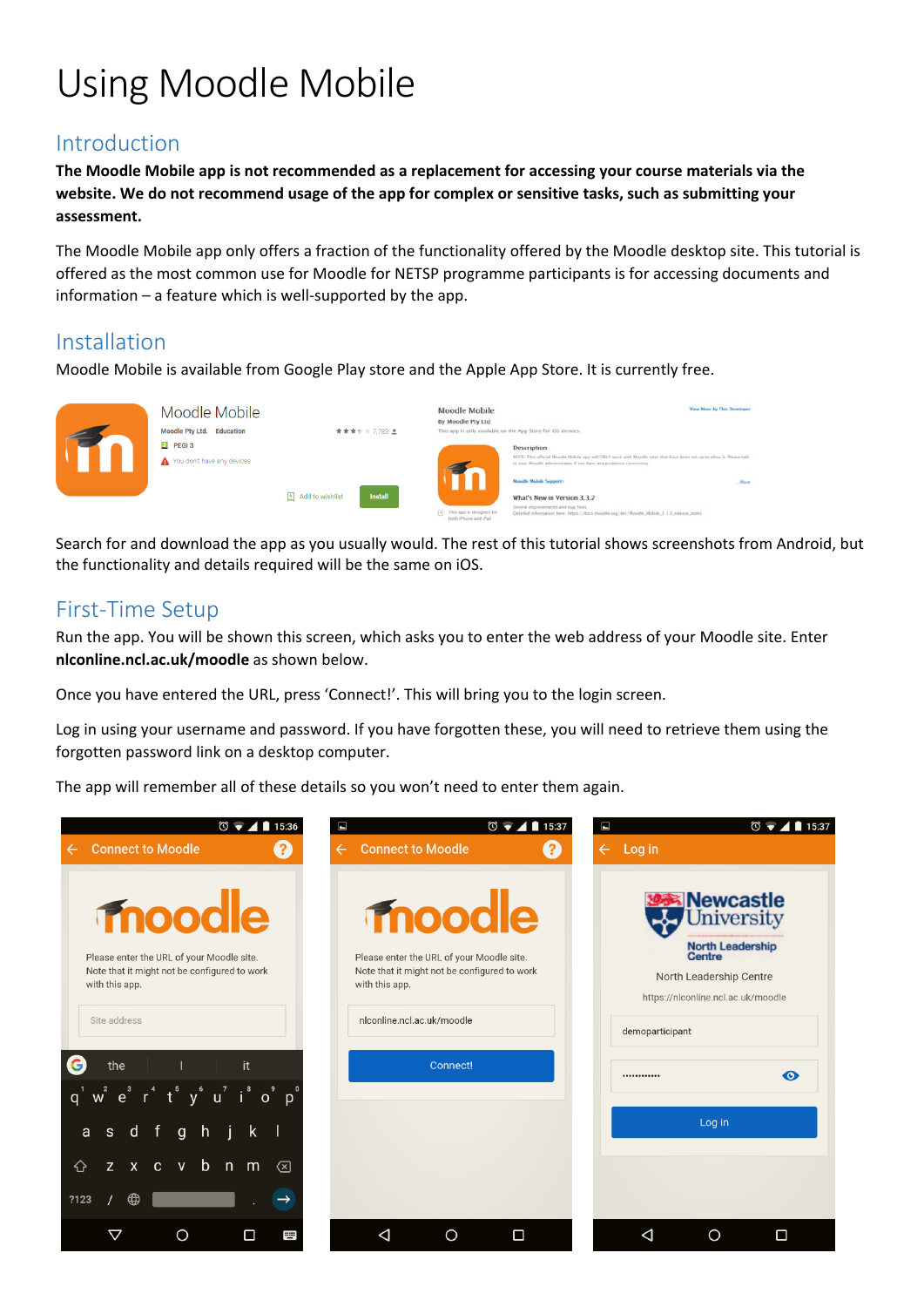## Navigation

The first page you will be shown is the site homepage. From there, tap 'my courses' to see a list of your online modules.



From there you can tap a course, such as 'NPQML Induction 2017‐18'. This will show you a list of the sections within that course. In the example below, the user has tapped on 'Reading and Tasks' to show the expanded view below, and has proceeded to open the 'Case Study' PDF.



Opening a file in this way may also give you the option to save a copy to your device or online cloud‐based storage, should you use this.